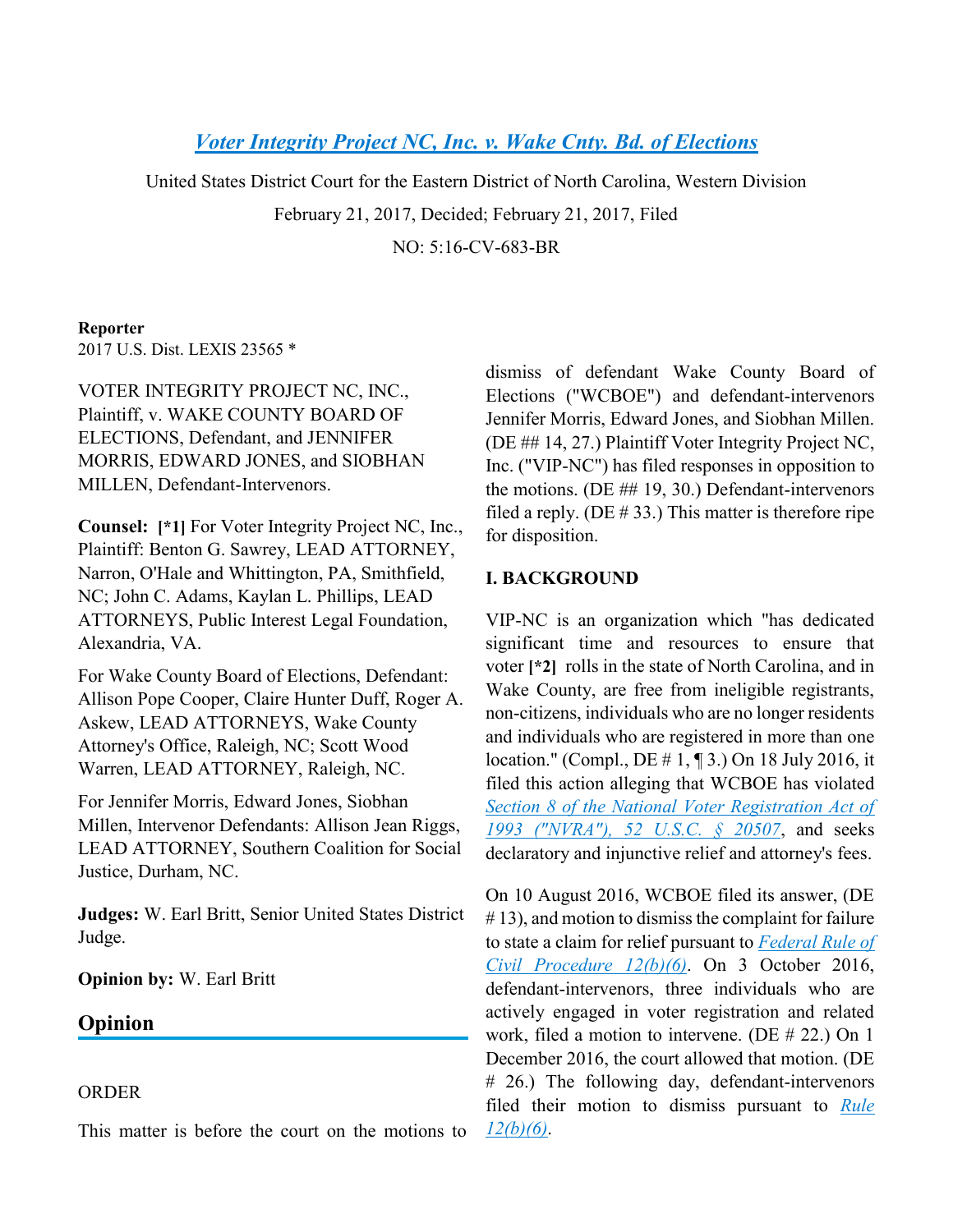#### **II. DISCUSSION**

Both motions to dismiss are filed pursuant to *[Rule](https://advance.lexis.com/api/document?collection=statutes-legislation&id=urn:contentItem:5GYC-1WP1-6N19-F0YW-00000-00&context=)  [12\(b\)\(6\)](https://advance.lexis.com/api/document?collection=statutes-legislation&id=urn:contentItem:5GYC-1WP1-6N19-F0YW-00000-00&context=)*. 1

In a *[Rule 12\(b\)\(6\)](https://advance.lexis.com/api/document?collection=statutes-legislation&id=urn:contentItem:5GYC-1WP1-6N19-F0YW-00000-00&context=)* context, the reviewing court must determine whether the complaint alleges sufficient facts "to raise a right to relief above the speculative level" and "to state a claim to relief that is plausible on its face." This directive ordinarily limits a **[\*3]** court's review to the "well-pled facts in the complaint[, which it must view] in the light most favorable to the plaintiff." While no absolute bar exists, a motion to dismiss under *[Rule 12\(b\)\(6\)](https://advance.lexis.com/api/document?collection=statutes-legislation&id=urn:contentItem:5GYC-1WP1-6N19-F0YW-00000-00&context=)* does not typically resolve the applicability of defenses to a wellpled claim.

*[Goldfarb v. Mayor & City Council of Baltimore, 791](https://advance.lexis.com/api/document?collection=cases&id=urn:contentItem:5GBJ-2HM1-F04K-M05S-00000-00&context=)  [F.3d 500, 508 \(4th Cir. 2015\)](https://advance.lexis.com/api/document?collection=cases&id=urn:contentItem:5GBJ-2HM1-F04K-M05S-00000-00&context=)* (citations omitted) (alteration in original). With this standard in mind, the court will consider VIP-NC's NVRA claims.

The NVRA reflects the view of Congress that the right to vote "is a fundamental right," that government has a duty to "promote the exercise of that right," and that discriminatory and unfair registration laws can have a "damaging effect on voter participation" and "disproportionately harm voter participation by various groups, including racial minorities." Congress enacted the NVRA in order to "increase the number of eligible citizens who register to vote" in federal elections, "enhance[ ] the participation of eligible citizens as voters," "protect the integrity of the electoral process," and "ensure that accurate and current voter registration rolls are maintained."

 $\overline{a}$ 

*[Project Vote/Voting for Am., Inc. v. Long, 682 F.3d](https://advance.lexis.com/api/document?collection=cases&id=urn:contentItem:55WM-M161-F04K-M322-00000-00&context=)  [331, 334 \(4th Cir. 2012\)](https://advance.lexis.com/api/document?collection=cases&id=urn:contentItem:55WM-M161-F04K-M322-00000-00&context=)* (citing *[42 U.S.C. § 1973gg](https://advance.lexis.com/api/document?collection=statutes-legislation&id=urn:contentItem:4YF7-GM91-NRF4-42X1-00000-00&context=)* (now codified at *[52 U.S.C. § 20501](https://advance.lexis.com/api/document?collection=statutes-legislation&id=urn:contentItem:5D3N-F721-NRF4-4001-00000-00&context=)*)) (alteration in original). *[Section 8](https://advance.lexis.com/api/document?collection=statutes-legislation&id=urn:contentItem:5D3N-F731-NRF4-4007-00000-00&context=)* of the Act, which is at issue here, imposes **[\*4]** various duties and obligations regarding voter registration. The NVRA provides a private right of action to "[a] person who is aggrieved by a violation of [the NVRA]." *[52 U.S.C.](https://advance.lexis.com/api/document?collection=statutes-legislation&id=urn:contentItem:5D3N-F741-NRF4-400B-00000-00&context=)  [§ 20510\(b\)\(1\)](https://advance.lexis.com/api/document?collection=statutes-legislation&id=urn:contentItem:5D3N-F741-NRF4-400B-00000-00&context=)*. The aggrieved party must first provide "written notice of the violation to the chief election official of the State involved," id., unless "the violation occurred within 30 days before the date of an election for Federal office," id. *[§](https://advance.lexis.com/api/document?collection=statutes-legislation&id=urn:contentItem:5D3N-F741-NRF4-400B-00000-00&context=)  [20510\(b\)\(3\)](https://advance.lexis.com/api/document?collection=statutes-legislation&id=urn:contentItem:5D3N-F741-NRF4-400B-00000-00&context=)*. "If the violation is not corrected within 90 days after receipt of a notice . . ., or within 20 days after receipt of the notice if the violation occurred within 120 days before the date of an election for Federal office," the aggrieved person may file a suit. Id. *[§ 20510\(b\)\(2\)](https://advance.lexis.com/api/document?collection=statutes-legislation&id=urn:contentItem:5D3N-F741-NRF4-400B-00000-00&context=)*.

VIP-NC alleges WCBOE violated *[Section 8 of the](https://advance.lexis.com/api/document?collection=statutes-legislation&id=urn:contentItem:5D3N-F731-NRF4-4007-00000-00&context=)  [NVRA](https://advance.lexis.com/api/document?collection=statutes-legislation&id=urn:contentItem:5D3N-F731-NRF4-4007-00000-00&context=)*. In Count I, VIP-NC asserts that WCBOE has failed to make a reasonable effort to conduct voter list maintenance under *[§ 20507\(a\)\(4\)](https://advance.lexis.com/api/document?collection=statutes-legislation&id=urn:contentItem:5D3N-F731-NRF4-4007-00000-00&context=)*. 2

In Count II, it asserts that WCBOE has failed to respond to VIP-NC's written requests for data and failed to provide records in accordance with *[§](https://advance.lexis.com/api/document?collection=statutes-legislation&id=urn:contentItem:5D3N-F731-NRF4-4007-00000-00&context=)  [20507\(i\)](https://advance.lexis.com/api/document?collection=statutes-legislation&id=urn:contentItem:5D3N-F731-NRF4-4007-00000-00&context=)*.

WCBOE initially argues that because the mandates of the NVRA are directed to states, it, as a local government unit, is not a proper party. WCBOE is correct that the particular subsections at issue are phrased in terms of state **[\*5]** obligations. "[E]ach State" is required, "[i]n the administration of voter registration for elections for Federal office, . . . [to] conduct a general program that makes a reasonable

<sup>1</sup> Because WCBOE filed its answer with its motion to dismiss, its motion technically is one for judgment on the pleadings under *[Rule](https://advance.lexis.com/api/document?collection=statutes-legislation&id=urn:contentItem:5GYC-1WP1-6N19-F0YW-00000-00&context=)  [12\(c\)](https://advance.lexis.com/api/document?collection=statutes-legislation&id=urn:contentItem:5GYC-1WP1-6N19-F0YW-00000-00&context=)*. See *[Burbach Broad. Co. of Del. v. Elkins Radio Corp., 278 F.3d](https://advance.lexis.com/api/document?collection=cases&id=urn:contentItem:450S-W420-0038-X24S-00000-00&context=)  [401, 405 \(4th Cir. 2002\)](https://advance.lexis.com/api/document?collection=cases&id=urn:contentItem:450S-W420-0038-X24S-00000-00&context=)*. "However, the distinction is one without a difference," as the court applies the same standard as *[Rule 12\(b\)\(6\)](https://advance.lexis.com/api/document?collection=statutes-legislation&id=urn:contentItem:5GYC-1WP1-6N19-F0YW-00000-00&context=)* motions. *[Id.](https://advance.lexis.com/api/document?collection=cases&id=urn:contentItem:450S-W420-0038-X24S-00000-00&context=) [at 406](https://advance.lexis.com/api/document?collection=cases&id=urn:contentItem:450S-W420-0038-X24S-00000-00&context=)*.

America Vote Act ("HAVA"), *[52 U.S.C. § 21083\(a\)\(2\)\(A\)](https://advance.lexis.com/api/document?collection=statutes-legislation&id=urn:contentItem:5D3N-FR61-NRF4-4003-00000-00&context=)*, which requires the appropriate state or local election official to perform regular voter list maintenance. (Compl., DE # 1, ¶ 30.) It recognizes that the HAVA does not provide a private right of action but contends that the provision is relevant to determining "whether the Defendant has a 'reasonable' program for voter list maintenance." (Resp. Opp'n WCBOE Mot. Dismiss, DE # 19, at 6 n.3.)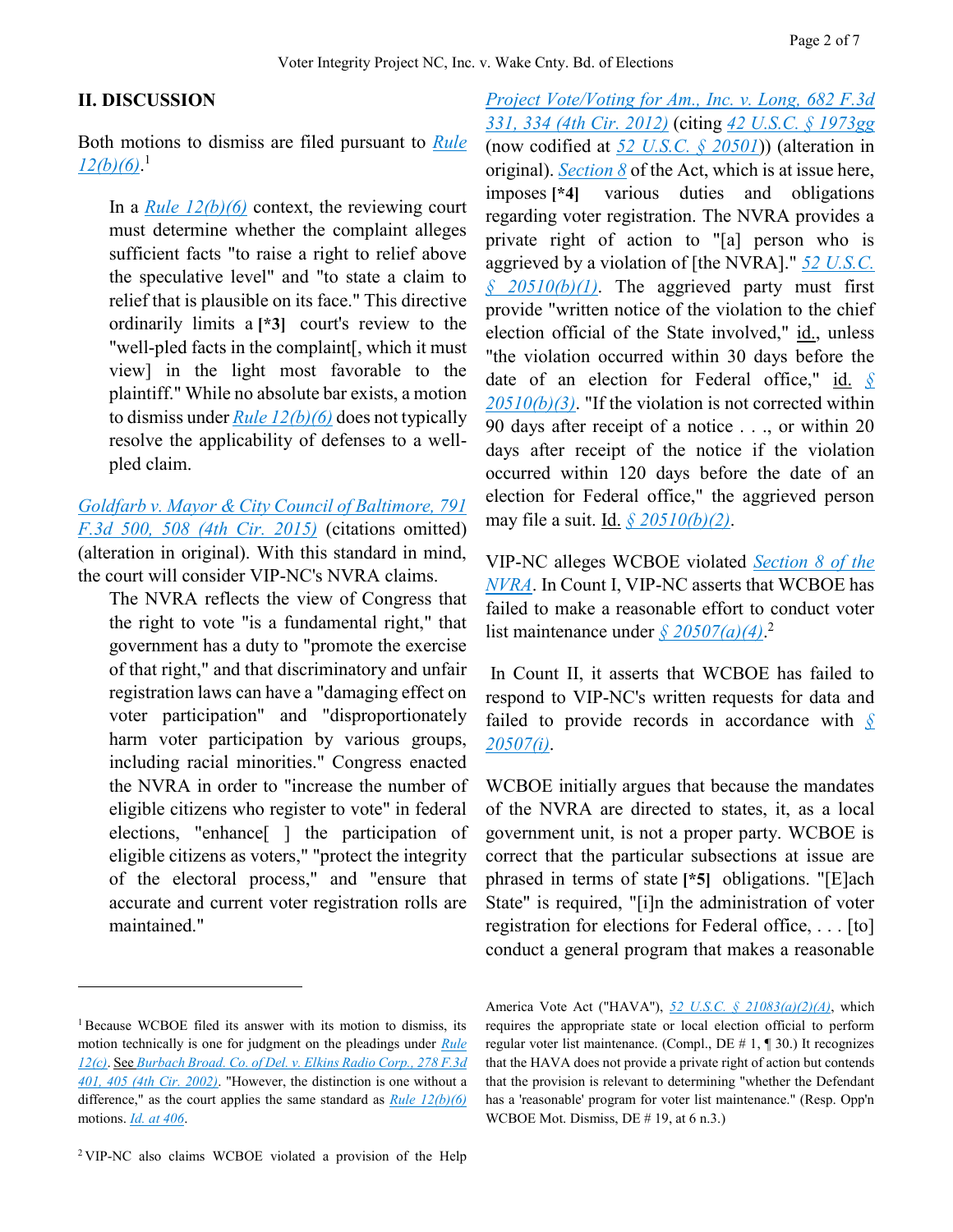effort to remove the names of ineligible voters from the official lists of eligible voters by reason of—(A) the death of the registrant; or (B) a change in the residence of the registrant . . . ."). *[52 U.S.C. §](https://advance.lexis.com/api/document?collection=statutes-legislation&id=urn:contentItem:5D3N-F731-NRF4-4007-00000-00&context=)  [20507\(a\)\(4\)](https://advance.lexis.com/api/document?collection=statutes-legislation&id=urn:contentItem:5D3N-F731-NRF4-4007-00000-00&context=)*. "Each State" must also "maintain for at least 2 years and shall make available for public inspection . . . all records concerning the implementation of programs and activities conducted for the purpose of ensuring the accuracy and currency of official lists of eligible voters . . . ." Id. *[§ 20507\(i\)\(1\)](https://advance.lexis.com/api/document?collection=statutes-legislation&id=urn:contentItem:5D3N-F731-NRF4-4007-00000-00&context=)*. However, the NVRA also contemplates local government involvement in carrying out the State's obligations. See *[52 U.S.C. §](https://advance.lexis.com/api/document?collection=statutes-legislation&id=urn:contentItem:5D3N-F721-NRF4-4001-00000-00&context=)*   $20501(a)(2)$  (finding "it is the duty of the Federal, State, and local governments to promote the exercise of that right" to vote),  $(b)(2)$  (recognizing one of the purposes of the NVRA is "to make it possible for Federal, State, and local governments to implement this chapter in a manner that enhances the participation of eligible citizens as voters in elections for Federal office").

In North Carolina, the State Board of Elections ("SBOE") **[\*6]** is charged with adopting a program to comply with the NVRA's list maintenance requirement. See *[N.C. Gen. Stat. § 163-82.14\(a\)](https://advance.lexis.com/api/document?collection=statutes-legislation&id=urn:contentItem:5N29-NRH0-004F-P0NG-00000-00&context=)*. However, North Carolina law also designates local county boards of elections as the entities directly responsible for performing list maintenance in accordance with that program. See id. *[§ 163-](https://advance.lexis.com/api/document?collection=statutes-legislation&id=urn:contentItem:5N29-NRH0-004F-P0NG-00000-00&context=) [82.14\(a\)](https://advance.lexis.com/api/document?collection=statutes-legislation&id=urn:contentItem:5N29-NRH0-004F-P0NG-00000-00&context=)* ("Each county board of elections shall conduct systematic efforts to remove names from its list of registered voters in accordance with this section and with the program adopted by the State Board."). Pertinent here, each county board of elections is required to remove from its voter registration records any person who is listed as deceased on a monthly report from SBOE, id. *[§ 163-](https://advance.lexis.com/api/document?collection=statutes-legislation&id=urn:contentItem:5N29-NRH0-004F-P0NG-00000-00&context=) [82.14\(b\)](https://advance.lexis.com/api/document?collection=statutes-legislation&id=urn:contentItem:5N29-NRH0-004F-P0NG-00000-00&context=)*; to "conduct a systematic program to remove from its list of registered voters those who have moved out of the county, and to update the registration records of persons who have moved within the county, id. *[§ 163-82.14\(d\)](https://advance.lexis.com/api/document?collection=statutes-legislation&id=urn:contentItem:5N29-NRH0-004F-P0NG-00000-00&context=)*; and to remove

 $\overline{a}$ 

a person from its list who has moved after following statutorily mandated procedures, id. Based on WCBOE's explicit list maintenance obligations, the court concludes that WCBOE is a proper party. See *[Bellitto v. Snipes, No. 16-cv-61474-BLOOM/Valle,](https://advance.lexis.com/api/document?collection=cases&id=urn:contentItem:5M1N-0M41-F04D-10NR-00000-00&context=)  [2016 U.S. Dist. LEXIS 148234, 2016 WL 6248602,](https://advance.lexis.com/api/document?collection=cases&id=urn:contentItem:5M1N-0M41-F04D-10NR-00000-00&context=)  [at \\*3-5 \(S.D. Fla. Oct. 26, 2016\)](https://advance.lexis.com/api/document?collection=cases&id=urn:contentItem:5M1N-0M41-F04D-10NR-00000-00&context=)* (denying motion to dismiss *[NVRA Section 8](https://advance.lexis.com/api/document?collection=statutes-legislation&id=urn:contentItem:5D3N-F731-NRF4-4007-00000-00&context=)* claims against the defendant local election official **[\*7]** where the plaintiffs had not sued the Secretary of State or the State of Florida and recognizing that because the local election official has obligations under the NVRA based on state law, the plaintiffs may bring an action against her for her alleged failure to meet those obligations); *Am. Civil Rights Union v. Martinez-Rivera, 166 F. Supp. 3d 779, 791-93 (W.D. Tex. 2015)* (rejecting the defendant county tax assessor-collector's argument for dismissal of *[NVRA](https://advance.lexis.com/api/document?collection=statutes-legislation&id=urn:contentItem:5D3N-F731-NRF4-4007-00000-00&context=)  [Section 8](https://advance.lexis.com/api/document?collection=statutes-legislation&id=urn:contentItem:5D3N-F731-NRF4-4007-00000-00&context=)* claim because the plaintiff had not sued the Texas Secretary of State).

The decision of *[Harkless v. Brunner, 545 F.3d 445](https://advance.lexis.com/api/document?collection=cases&id=urn:contentItem:4TX8-M880-TXFX-81R4-00000-00&context=)  [\(6th Cir. 2008\)](https://advance.lexis.com/api/document?collection=cases&id=urn:contentItem:4TX8-M880-TXFX-81R4-00000-00&context=)*, on which WCBOE relies, does not support a different result. There, the plaintiffs sued Ohio's Secretary of State and the Director of Ohio's Department of Job and Family Services ("DJFS") for failure to comply with Section 7 of the NVRA.<sup>3</sup>

The Eighth Circuit considered "whether states should be held responsible for implementing the requirements of *[Section 7 of the NVRA](https://advance.lexis.com/api/document?collection=statutes-legislation&id=urn:contentItem:5D3N-F731-NRF4-4006-00000-00&context=)*." *[Harkless,](https://advance.lexis.com/api/document?collection=cases&id=urn:contentItem:4TX8-M880-TXFX-81R4-00000-00&context=)  [545 F. 3d at 449](https://advance.lexis.com/api/document?collection=cases&id=urn:contentItem:4TX8-M880-TXFX-81R4-00000-00&context=)*. The Secretary of State argued she should not be held responsible for any NVRA violations. Specifically, she claimed her only duty was to coordinate the state's responsibilities under the Act, "[a]nd, because Ohio chose to implement its requirements through the county departments and to make local officials responsible, those local officials, not the Secretary, are the proper parties to this lawsuit." *[Id.](https://advance.lexis.com/api/document?collection=cases&id=urn:contentItem:4TX8-M880-TXFX-81R4-00000-00&context=) [at 451](https://advance.lexis.com/api/document?collection=cases&id=urn:contentItem:4TX8-M880-TXFX-81R4-00000-00&context=)*. The court **[\*8]** concluded that the state could not abdicate its responsibility under the NVRA through delegation to local officials and that the Secretary specifically was

<sup>&</sup>lt;sup>3</sup> In the context of *Harkless*, *Section* 7 requires that "any time a person enters a DJFS office to receive food stamps, Medicaid assistance,

welfare, or disability benefits assistance, that person should receive a voter registration form for federal elections and assistance in filling out the form." *[545 F.3d at 450](https://advance.lexis.com/api/document?collection=cases&id=urn:contentItem:4TX8-M880-TXFX-81R4-00000-00&context=)*.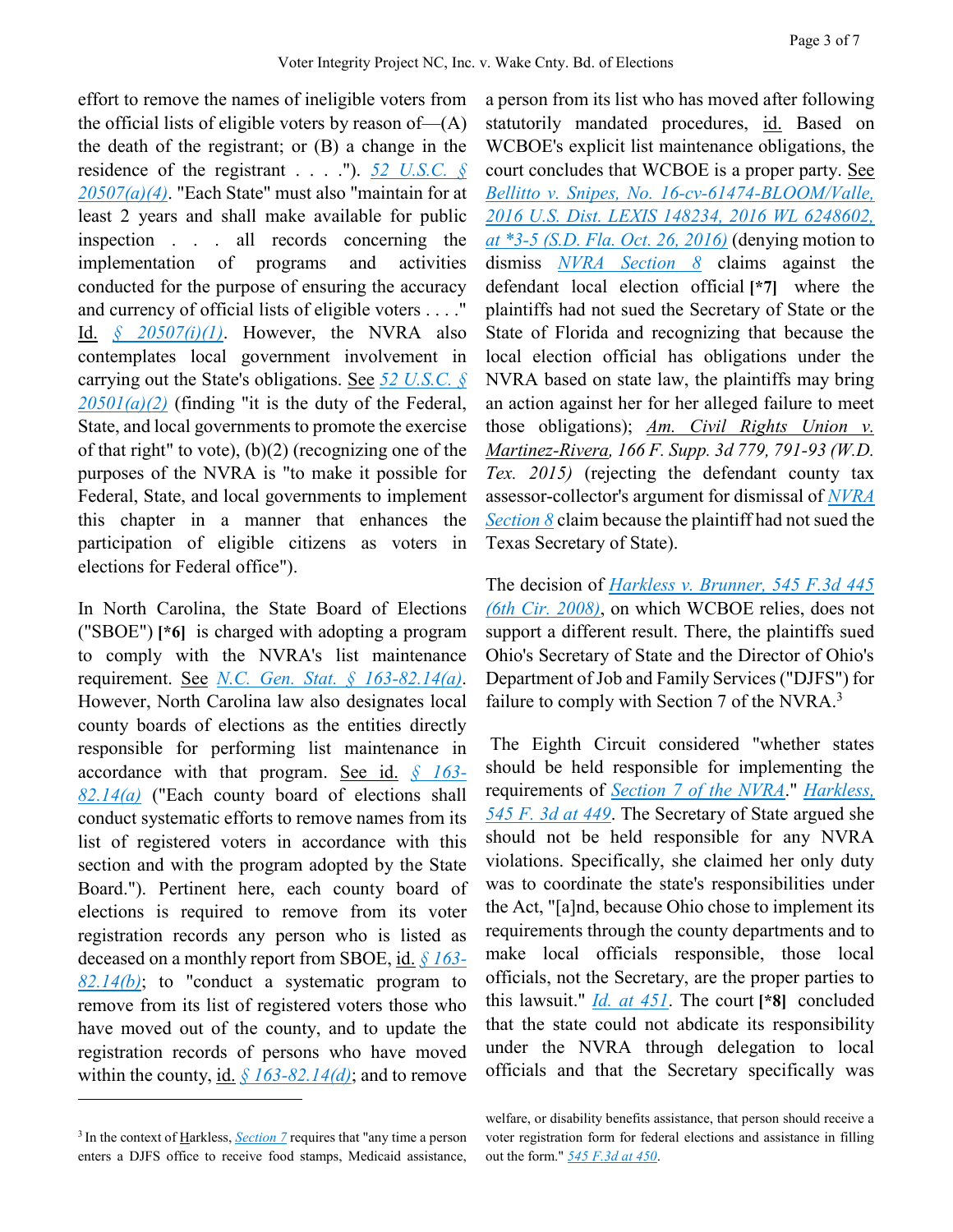responsible for implementation and enforcement of *[Section 7](https://advance.lexis.com/api/document?collection=statutes-legislation&id=urn:contentItem:5D3N-F731-NRF4-4006-00000-00&context=)*. *[Id.](https://advance.lexis.com/api/document?collection=cases&id=urn:contentItem:4TX8-M880-TXFX-81R4-00000-00&context=) [at 452-53](https://advance.lexis.com/api/document?collection=cases&id=urn:contentItem:4TX8-M880-TXFX-81R4-00000-00&context=)*. Accordingly, the court held the Secretary, as the designated chief election official, was *a* proper party. *[Id.](https://advance.lexis.com/api/document?collection=cases&id=urn:contentItem:4TX8-M880-TXFX-81R4-00000-00&context=) [at 455](https://advance.lexis.com/api/document?collection=cases&id=urn:contentItem:4TX8-M880-TXFX-81R4-00000-00&context=)*.

The Harkless court went on to consider whether the Director of DJFS, a state agency, could also be liable under the NVRA. A portion of its analysis bears repeating:

Because Ohio law authorizes the statewide DJFS (and thus the Director) to ensure compliance with *[Section 7 of the NVRA](https://advance.lexis.com/api/document?collection=statutes-legislation&id=urn:contentItem:5D3N-F731-NRF4-4006-00000-00&context=)*, the Director relies on the following curious proposition: because local authorities have the independent responsibility to comply with the NVRA, the Director should not be held accountable. True, the Ohio General Assembly has tasked the county offices with implementing the NVRA; but, as previously explained, the General Assembly also tasked the Director with the power to enforce any county transgressions of federal law. *This is not an either-or proposition*. The fact that some states, like Ohio, delegate the administration of public assistance programs to counties or municipalities should not mean that those states are free of **[\*9]** all statutory obligations.

*[Id.](https://advance.lexis.com/api/document?collection=cases&id=urn:contentItem:4TX8-M880-TXFX-81R4-00000-00&context=) [at 457](https://advance.lexis.com/api/document?collection=cases&id=urn:contentItem:4TX8-M880-TXFX-81R4-00000-00&context=)* (citations omitted) (emphasis added). The court held that the Director was also *a* proper party based on her responsibilities for meeting the requirements of the NVRA distinct from the Secretary of State's responsibilities. See *[id.](https://advance.lexis.com/api/document?collection=cases&id=urn:contentItem:4TX8-M880-TXFX-81R4-00000-00&context=) [at 456-](https://advance.lexis.com/api/document?collection=cases&id=urn:contentItem:4TX8-M880-TXFX-81R4-00000-00&context=) [57, 458](https://advance.lexis.com/api/document?collection=cases&id=urn:contentItem:4TX8-M880-TXFX-81R4-00000-00&context=)*. Contrary to WCBOE's suggestion, the court did not hold that the state (or a state official) is *the* (only) proper party in a NVRA action.

WCBOE next appears to argue that VIP-NC's letter to WCBOE dated 2 June 2016 did not comply with the notice provision of *[§ 20510\(b\)](https://advance.lexis.com/api/document?collection=statutes-legislation&id=urn:contentItem:5D3N-F741-NRF4-400B-00000-00&context=)* before filing suit. By that letter, VIP-NC notified WCBOE that

 $\overline{a}$ 

WCBOE was apparently in violation of *[Section 8 of](https://advance.lexis.com/api/document?collection=statutes-legislation&id=urn:contentItem:5D3N-F731-NRF4-4007-00000-00&context=)  [the NVRA](https://advance.lexis.com/api/document?collection=statutes-legislation&id=urn:contentItem:5D3N-F731-NRF4-4007-00000-00&context=)* by failing to conduct a reasonable effort to remove ineligible voters from its rolls and identified the basis for this belief: the "county has significantly more voters on the registration rolls than it has eligible living citizen voters." (Compl., Ex. A.) VIP-NC also requested that WCBOE make available for public inspection records under *[§](https://advance.lexis.com/api/document?collection=statutes-legislation&id=urn:contentItem:5D3N-F731-NRF4-4007-00000-00&context=)  [20507\(i\)](https://advance.lexis.com/api/document?collection=statutes-legislation&id=urn:contentItem:5D3N-F731-NRF4-4007-00000-00&context=)*. The letter states, among other things, that it serves as the statutory notice required by *[§](https://advance.lexis.com/api/document?collection=statutes-legislation&id=urn:contentItem:5D3N-F741-NRF4-400B-00000-00&context=)  [20510\(b\)](https://advance.lexis.com/api/document?collection=statutes-legislation&id=urn:contentItem:5D3N-F741-NRF4-400B-00000-00&context=)* and that if the county did not fully comply with *[Section 8](https://advance.lexis.com/api/document?collection=statutes-legislation&id=urn:contentItem:5D3N-F731-NRF4-4007-00000-00&context=)*, VIP-NC may file suit under the NVRA within 20 days after receipt. (Id.) The Executive Director of SBOE was **[\*10]** copied on the letter. $4$ 

In *[National Council of La Raza v. Cegavske, 800](https://advance.lexis.com/api/document?collection=cases&id=urn:contentItem:5GV5-Y071-F04K-V001-00000-00&context=)  [F.3d 1032, 1035 \(9th Cir. 2015\)](https://advance.lexis.com/api/document?collection=cases&id=urn:contentItem:5GV5-Y071-F04K-V001-00000-00&context=)*, the court summarized the notice requirements of *[§ 20510\(b\)](https://advance.lexis.com/api/document?collection=statutes-legislation&id=urn:contentItem:5D3N-F741-NRF4-400B-00000-00&context=)* as follows.

Whether the aggrieved person is required to give notice and how long the person must wait to file suit after giving notice depends on the timing of the next federal election. When the violation upon which a suit is based occurs a substantial time before the next federal election, the aggrieved person must notify the state of the alleged violation and must then wait 90 days before filing suit. [*[52 U.S.C.\] § 20510\(b\)\(1\)-\(2\)](https://advance.lexis.com/api/document?collection=statutes-legislation&id=urn:contentItem:5D3N-F741-NRF4-400B-00000-00&context=)*. However, "if the violation occurred within 120 days" of a federal election, the aggrieved person must wait only 20 days after notifying the state before bringing suit. *Id. [§ 20510\(b\)\(2\)](https://advance.lexis.com/api/document?collection=statutes-legislation&id=urn:contentItem:5D3N-F741-NRF4-400B-00000-00&context=)*. "If the violation occurred within 30 days" of a federal election, the aggrieved person does not need to give any notice before bringing suit. *Id. [§](https://advance.lexis.com/api/document?collection=statutes-legislation&id=urn:contentItem:5D3N-F741-NRF4-400B-00000-00&context=)  [20510\(b\)\(3\)](https://advance.lexis.com/api/document?collection=statutes-legislation&id=urn:contentItem:5D3N-F741-NRF4-400B-00000-00&context=)*.

Furthermore,

A plaintiff can satisfy the NVRA's notice

<sup>4</sup> When notice of the violation is required, the NVRA obligates the aggrieved party to provide the notice to the state chief election official. See *[52 U.S.C. § 20510\(b\)\(1\)](https://advance.lexis.com/api/document?collection=statutes-legislation&id=urn:contentItem:5D3N-F741-NRF4-400B-00000-00&context=)*, *[\(3\)](https://advance.lexis.com/api/document?collection=statutes-legislation&id=urn:contentItem:5D3N-F741-NRF4-400B-00000-00&context=)*. In North Carolina, the Executive Director of SBOE is designated as the chief election official for

purposes of the NVRA. *[N.C. Gen. Stat. § 163-82.2](https://advance.lexis.com/api/document?collection=statutes-legislation&id=urn:contentItem:5N29-N8D0-004F-P4Y4-00000-00&context=)*. Therefore, having provided the Executive Director with a copy of the 2 June 2016 letter, VIP-NC satisfied its obligation to provide written notice of the violation to the chief election official.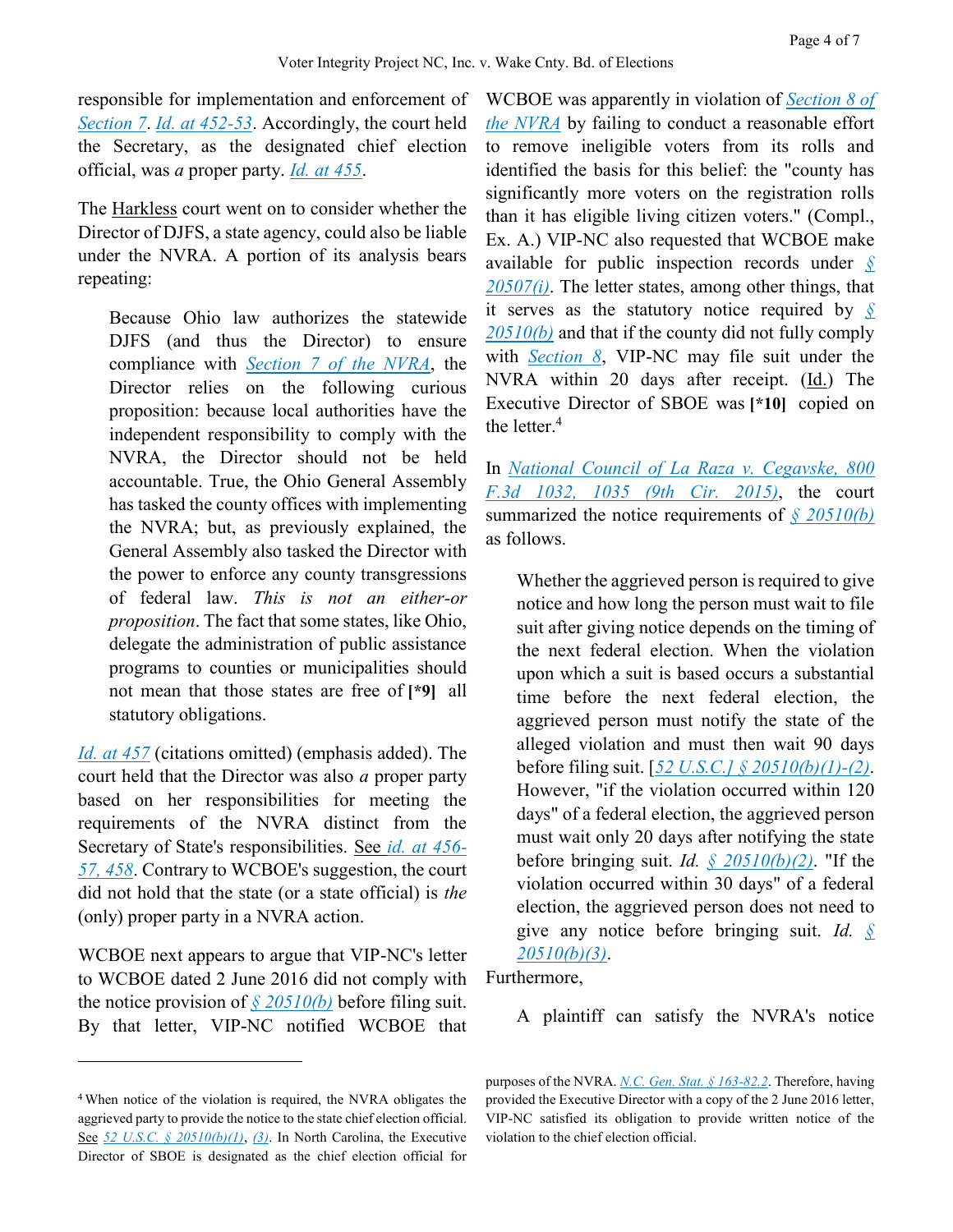provision by plausibly alleging that a ongoing, systematic violation is occurring at the time the notice is sent or, if no notice is sent, when the complaint is filed within 30 days of a federal election. Neither the notice nor the complaint needs to specify that the violation has been actually observed, and that there is thus a "discrete **[\*11]** violation," during the 120—day or 30—day period. It is enough that the notice letter and the complaint plausibly allege the existence of an ongoing violation within the appropriate time period, whether or not it was "discrete" during the period.

### *[Id.](https://advance.lexis.com/api/document?collection=cases&id=urn:contentItem:5GV5-Y071-F04K-V001-00000-00&context=) [at 1044](https://advance.lexis.com/api/document?collection=cases&id=urn:contentItem:5GV5-Y071-F04K-V001-00000-00&context=)* (citations omitted).

Here, WCBOE emphasizes that "plaintiff's lawsuit was initiated forty-six (46) days after the date of the letter" and "the letter was dated five (5) days before the June 7, 2016 North Carolina Congressional Primary." (Mem., DE # 15, at 9 (footnote omitted).) WCBOE then argues that "the 'violation' plaintiff alleges, even if . . . taken as true, occurred in 2014." (Id. at 10.) While not explicitly saying so, WCBOE's contention appears to be that because the alleged violation occurred more than 120 days before a federal election, VIP-NC was required to wait 90 days after WCBOE's receipt of the notice letter to file suit. VIP-NC has, however, alleged an ongoing violation of *[Section 8](https://advance.lexis.com/api/document?collection=statutes-legislation&id=urn:contentItem:5D3N-F731-NRF4-4007-00000-00&context=)* in that WCBOE is continuing to violate the NVRA's list maintenance requirements. (See Compl., DE  $\#$  1,  $\P$  14, 15.) Because VIP-NC alleges an ongoing violation at the time of the notice letter, its filing of suit 46 days after the 2 June 2016 letter complied with the **[\*12]** notice requirement of *[§ 20510\(b\)\(2\)](https://advance.lexis.com/api/document?collection=statutes-legislation&id=urn:contentItem:5D3N-F741-NRF4-400B-00000-00&context=)*. See *[Cegavske, 800](https://advance.lexis.com/api/document?collection=cases&id=urn:contentItem:5GV5-Y071-F04K-V001-00000-00&context=)  [F.3d at 1044](https://advance.lexis.com/api/document?collection=cases&id=urn:contentItem:5GV5-Y071-F04K-V001-00000-00&context=)*.

Finally, both WCBOE and defendant-intervenors contend that VIP-NC's allegations are insufficient to show a violation of the obligation to conduct a

 $\overline{a}$ 

program that makes a reasonable effort at voter list maintenance.<sup>5</sup>

In support of this claim, VIP-NC alleges that "voter rolls maintained by [WCBOE] contain or have contained more registrants than eligible voting-age citizens." (Id. ¶ 9.) Further, it cites to 2014 data from the U.S. Election Assistance Commission and the U.S. Census Bureau. (Id. ¶¶ 10, 11.) Using that data, it alleges "the registration rate in Wake County has been 104.75 percent during the conduct of a federal election." (Id. ¶ 12.) It also cites to more recent data, as of 2 July 2016, from SBOE, (id. ¶ 13), and based on that data along with the 2014 census bureau data, alleges "the registration rate in Wake County remains in excess of 104 percent of eligible citizens residing in Wake County," (id.  $\P$  14). Also, as an example of WCBOE's "failure to reasonably maintain the voter rolls," VIP-NC alleges WCBOE "undertakes absolutely no effort whatsoever to use data available from the Wake County Clerk of Superior Court obtained from jury excusal communication" **[\*13]** to identify "residents who self-identify as non-citizens or non-residents" or to identify "potentially obsolete mailing addresses of registrants." (Id. ¶ 19.)

WCBOE characterizes VIP-NC's reliance on 2014 census bureau data of eligible voters (which is based on an average from 2010 to 2014) as a "threadbare basis" to support its allegation that the number of registered voters in Wake County remains in excess of 104 percent of eligible voters. (Mem., DE # 15, at 10.) Somewhat relatedly, defendant-intervenors argue VIP-NC's conclusion based on the cited data is "oversimplified" because it disregards the NVRA's requirement that, absent his/her written request, a registered voter cannot be removed from the official list of eligible voters on the ground of a changed residence without written notice and only after two federal general elections after the notice.

<sup>5</sup> Defendant-intervenors move only to dismiss Count I. Although WCBOE generally contends that VIP-NC's factual allegations fail to support a cause of action under the NVRA, (Mem., DE # 15, at 3), WCBOE make no specific arguments to support dismissal of Count II other than continuing its argument that VIP-NC has sued the wrong

party, (id. at 8-9). For the reasons set forth above, the court disagrees and concludes WCBOE, to the extent it maintains records concerning implementation of its list maintenance activities (which incidentally it does not deny that it does), is required to make such records available for public inspection.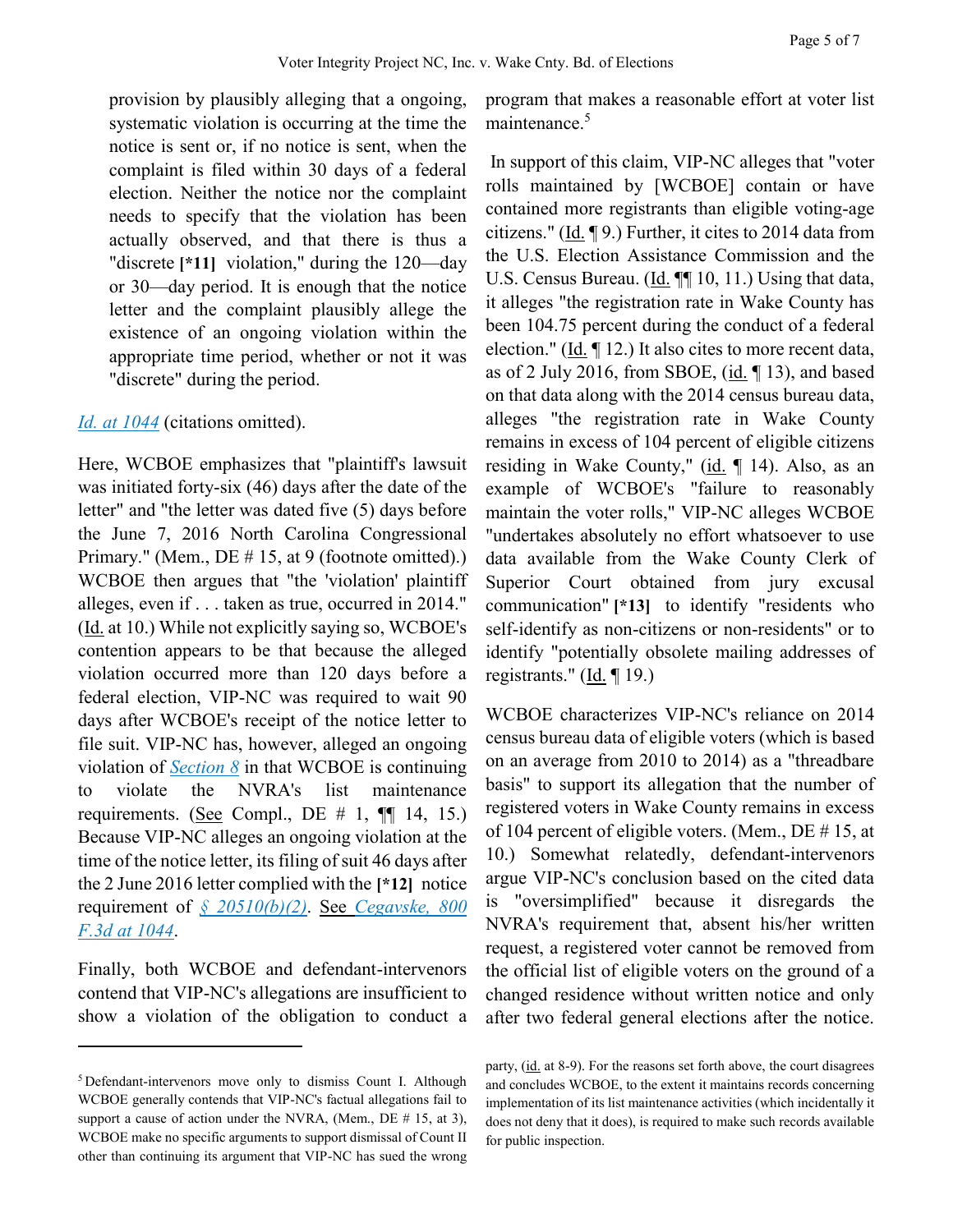(Mem., DE # 28, at 8.) See also *[52 U.S.C. §](https://advance.lexis.com/api/document?collection=statutes-legislation&id=urn:contentItem:5D3N-F731-NRF4-4007-00000-00&context=)  [20507\(d\)\(1\)](https://advance.lexis.com/api/document?collection=statutes-legislation&id=urn:contentItem:5D3N-F731-NRF4-4007-00000-00&context=)*. "Thus, [according to defendantintervenors,] it is entirely plausible that the number of registrants would *exceed* the eligible voting age population in a jurisdiction with high voter participation and a relatively transient population." (Mem., DE # 28, at 9 (emphasis in original).)

The court notes that **[\*14]** there is nothing inherently wrong with VIP-NC's reliance on census data to support its claim. See *Martinez-Rivera, 166 F. Supp. 3d at 791* (recognizing "that United States census data is reliable"); *id. at 805* (report and recommendation) (taking into consideration registration rate based on census data to determine whether the plaintiff stated a claim for failure to make a reasonable effort to conduct voter list maintenance under *[Section 8 of the NVRA](https://advance.lexis.com/api/document?collection=statutes-legislation&id=urn:contentItem:5D3N-F731-NRF4-4007-00000-00&context=)*). While reliance on older data might arguably weaken an inference of wrongdoing, VIP-NC used the most recent census data available at the time of the filing of its complaint. See *[https://www.census.gov/rdo/data/voting\\_age\\_popul](https://www.census.gov/rdo/data/voting_age_population_by_citizenship_and_race_cvap.html) [ation\\_by\\_citizenship\\_and\\_race\\_cvap.html](https://www.census.gov/rdo/data/voting_age_population_by_citizenship_and_race_cvap.html)* (last visited 2/16/17) (2011-2015 data published 2/1/17). And, while defendant-intervenors have advanced a potentially reasonable explanation for the high registration rate, that being the two-election cycle waiting period to remove a registrant from the official voter list, the validity of that explanation is not appropriate for determination at this early stage of the litigation, where the court views the factual allegations and inferences drawn therefrom in favor of VIP-NC.

Both WCBOE and defendant-intervenors take issue with VIP-NC's supporting its claim with the allegation that WCBOE has failed to use data from jury excusal **[\*15]** communication. The parties all appear to agree that the NVRA does not mandate that election officials use a particular tool to conduct a voter list maintenance program, rather the Act provides election officials with discretion in how to conduct that program. Thus, the fact that WCBOE does not use a "readily available tool," (Compl., DE  $\# 1$ ,  $\P$  19), to remove ineligible voters does not mean

in and of itself that WCBOE has failed to make a reasonable effort at voter list maintenance. However, it, along with other evidence, may be relevant to determine the reasonableness of WCBOE's efforts at voter list maintenance. As such, the court will consider the allegation along with VIP-NC's other allegations to determine whether it has stated a claim under the NVRA.

Defendant-intervenors argue that *[Section 8](https://advance.lexis.com/api/document?collection=statutes-legislation&id=urn:contentItem:5D3N-F731-NRF4-4007-00000-00&context=)*'s "safe harbor" provision defeats VIP-NC's claim under *[§](https://advance.lexis.com/api/document?collection=statutes-legislation&id=urn:contentItem:5D3N-F731-NRF4-4007-00000-00&context=)  [20507\(a\)\(4\)](https://advance.lexis.com/api/document?collection=statutes-legislation&id=urn:contentItem:5D3N-F731-NRF4-4007-00000-00&context=)*. Under the "safe harbor" provision,

A State may meet the requirement of *[subsection](https://advance.lexis.com/api/document?collection=statutes-legislation&id=urn:contentItem:5D3N-F731-NRF4-4007-00000-00&context=)  [\(a\)\(4\)](https://advance.lexis.com/api/document?collection=statutes-legislation&id=urn:contentItem:5D3N-F731-NRF4-4007-00000-00&context=)* by establishing a program under which— (A) change-of-address information supplied by the Postal Service through its licensees is used to identify registrants whose addresses may have changed; and

(B) if it appears from information provided by the Postal Service that—

(i) a registrant **[\*16]** has moved to a different residence address in the same registrar's jurisdiction in which the registrant is currently registered, the registrar changes the registration records to show the new address and sends the registrant a notice of the change by forwardable mail and a postage prepaid preaddressed return form by which the registrant may verify or correct the address information; or

(ii) the registrant has moved to a different residence address not in the same registrar's jurisdiction, the registrar uses the notice procedure described in *[subsection \(d\)\(2\)](https://advance.lexis.com/api/document?collection=statutes-legislation&id=urn:contentItem:5D3N-F731-NRF4-4007-00000-00&context=)* to confirm the change of address.

*[52 U.S.C. § 20507\(c\)\(1\)](https://advance.lexis.com/api/document?collection=statutes-legislation&id=urn:contentItem:5D3N-F731-NRF4-4007-00000-00&context=)*. Defendant-intervenors direct the court to a voter registration guideline SBOE has adopted which implements a program whereby the SBOE compares quarterly the statewide voter registration database against the Postal Service's National Change of Address Program and makes available to the county boards of election a